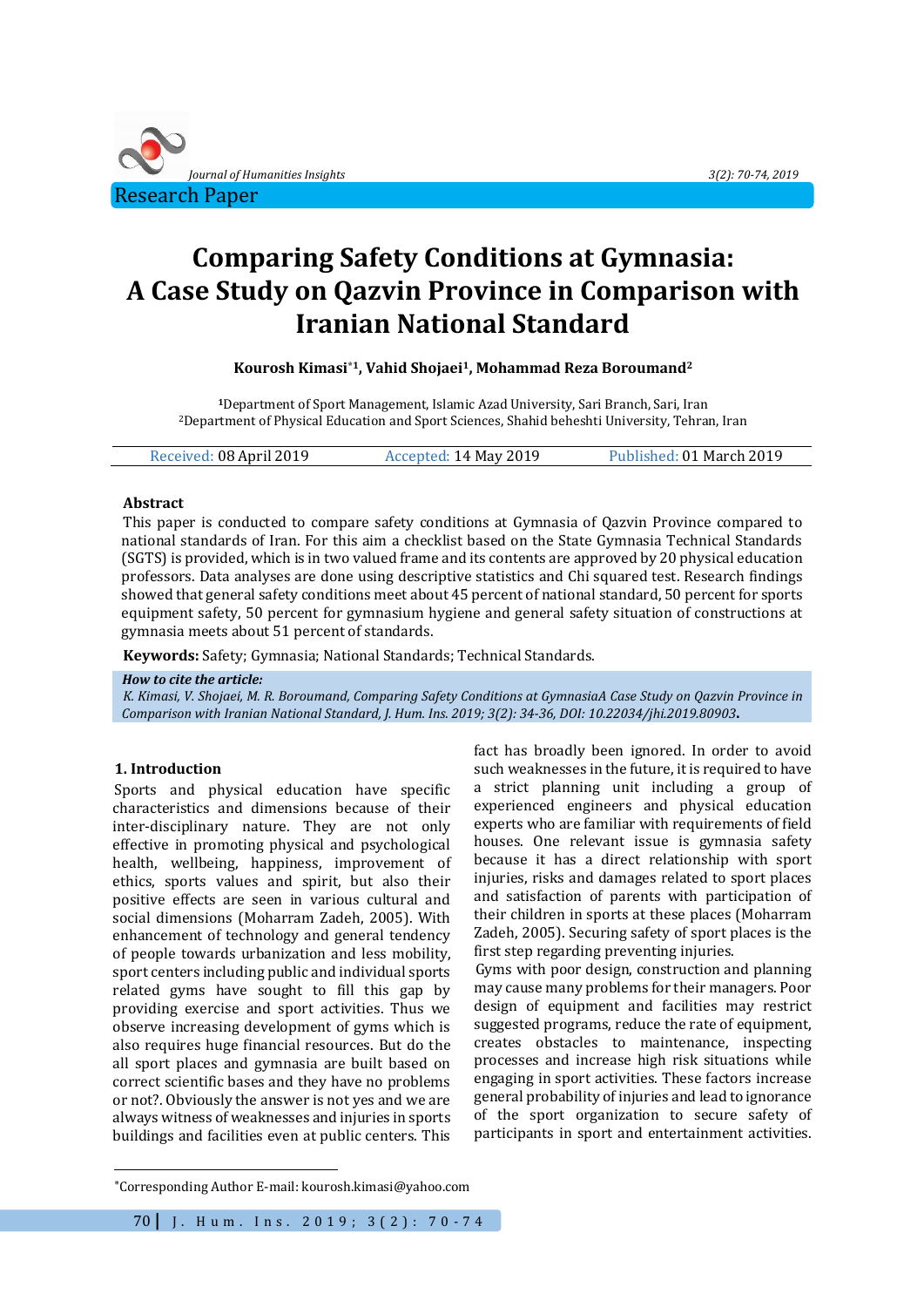Some sports and entertaining activities requires certain spaces where there is a more distance between activity area and walls and other obstacles including equipment and columns so that safety of those engaging in these activities is enhanced. These spaces are often called Security zones. The word "Safety" in Hayyim Persian-English Comprehensive Dictionary, "safety" is defined as health, riskless status and confidence and "security" is defined as confidence, health, surety and assurance. National standards in present research refer to those approved by SGTS so that construction of sport places are done based on them and present research assess the gap between those standards and existing situation (using weak, medium, good scale). Safety management is explained by Sha'ban Zadeh as follows: since spectators attend gymnasia for various purposes such as enjoyment of watching sports, motivating their favorable teams, spending their leisure time, etc., thus executive managers and authorities of sport places should provide maximum comfort to them. He defined sport management as effective planning to achieve organizational goals with minimum damage and disorder. Sport places and responsibility for them are not legally limited to spaces where sports activities are conducted but all places and spaces which are related to sport activities including spectator areas or gym locker rooms, fall in this category despite their usage.

As seen in the following Figure, in order to realize safety plans, the gymnasium is divided to four safety zones. Thus the essential items in safety plan can be addressed based on these four zones [\(Figure\)](#page-1-0): Researchers addressed ways to increase productivity of sports facilities and equipment in a case study in Karaj city (Alizadeh & Tejari, 2006). Their research results showed that with respect to physical issues, according to experts' views easy access to sport place (71.3 percent), observing safety instructions in construction of sport facilities (64.2 percent) and adaptability (71.4 percent) are prominently effective in enhancement of productivity.

#### **2. Methodology**

Purpose of this study is to examine standards adopted by Ministry of Sport and Youth for construction of covered sport places and with respect to the fact that gymnasia safety is in a direct relationship with those standards, conditions of the studied sport gymnasia with respect to those standards are also focused in present research. In order to collect required information and statistics, a checklist is developed. Statistical population of present research consisted of all gymnasia under supervision of General Administration of Physical Education of Qazvin Province including cities Qazvin, Buin Zahra, Abiek, Alborz and Takestan,

West and East Alamout regions and towns Shal, Tarom Sofla, Avaj, Zia' Abad, Esfarvarin and Khorram Dasht which all of them are studied after obtaining required permits. Research instrument for collection of required data and statistics consisted of Safety Checklist of Gymnasia.

This checklist is extracted by author from SGTS adopted by Ministry of Sport and Youth of Islamic Republic of Iran. It is prepared in the form of twovalued questions and its face and content validities are approved by 20 physical education professors. Methods for data collection in present research can be divided into two groups of library and field ones. In order to determine percentages for safety factors, descriptive statistics and Chi Squared test are used.



**Figure 1.** Gymnasium Zones.

## <span id="page-1-0"></span>**3. Results**

Qazvin province currently has 57 gymnasia being separated based on its cities in the following table [\(](#page-1-1) [Table](#page-1-1) **1**). Information gathered from all 57 gymnasia and no one is excluded**.** According to research data, Qazvin city had the most gymnasia and the least ones belonged to Abiek and Alborz cities.

<span id="page-1-1"></span>**Table 1.** Frequency of multi-purpose gymnasia of Qazvin province segregated by cities.

| City              | Number | Percentage |
|-------------------|--------|------------|
| <b>Alborz</b>     | 8      | 14         |
| Abiek             | 8      | 14         |
| <b>Buin Zahra</b> | 13     | 23         |
| <b>Takestan</b>   | 12     | 21         |
| <b>Qazvin</b>     | 16     | 28         |
| <b>Total</b>      | 57     | 100        |

Frequency of multi-purpose gymnasia of Qazvin province segregated by cities present conditions of gymnasia safety in Qazvin Province are presented in Table 2-4 based on four dimensions. The closer percentage to 100 shows the closer gymnasia to standards. It means that all items extracted from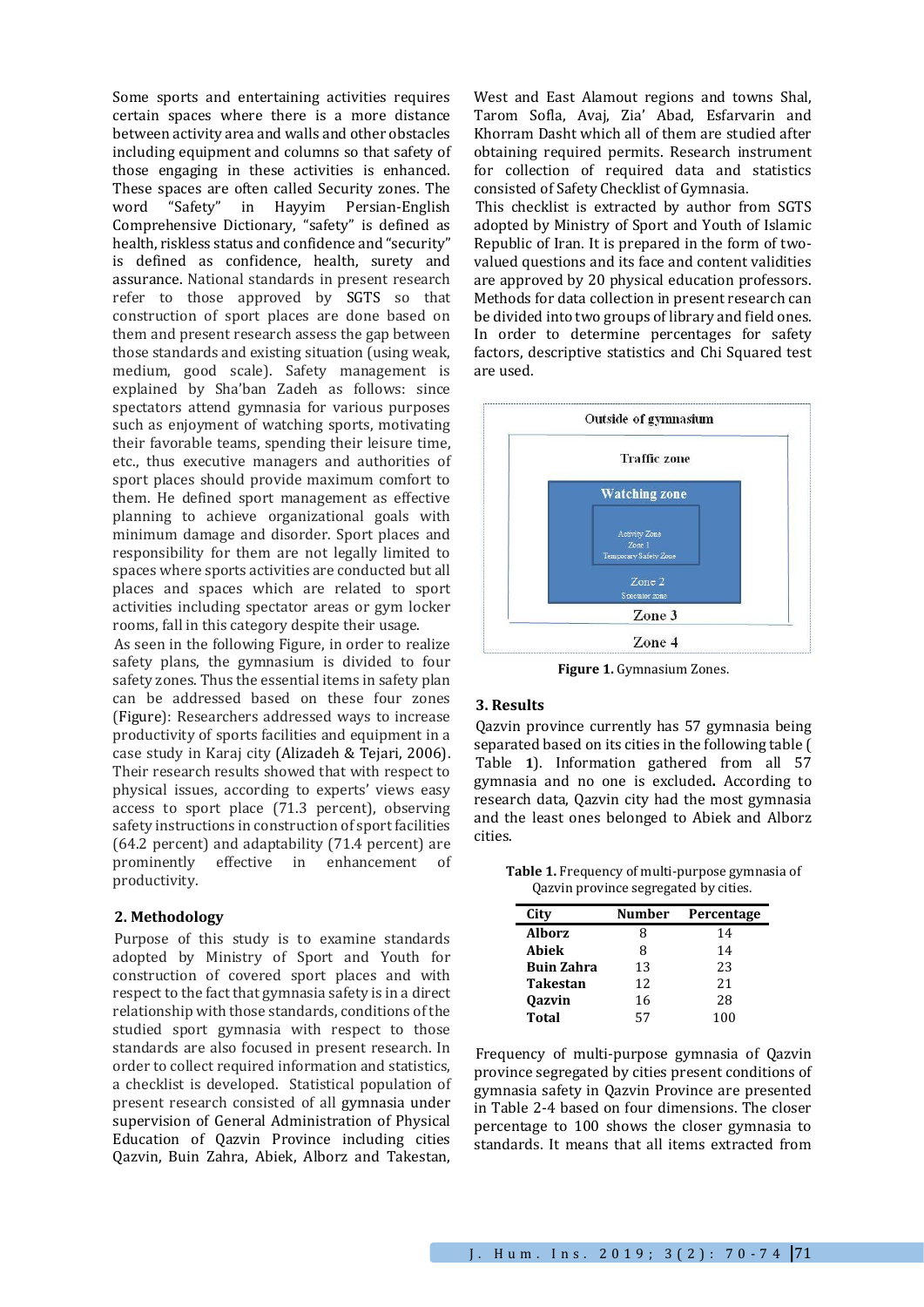SGTS should [be observed in gymnasium so that it](#page-2-0)  obtained 100 (

#### [Table](#page-2-0) 2).

Based on Error! Reference source not found., in multi-purpose gymnasia of Qazvin province, safety related to health resources and facilities is 50.82 compared to the standard and safety of structures is 50.75 being a little more than medium level. Also safety of sport equipment is 49.90 which are rather at medium level. But safety of spectator seating areas is less than 42 percent.

Information on safety conditions of gymnasia of Qazvin Province segregated by four dimensions are provided in [Table 2.](#page-2-1) Among them Qazvin Province gymnasia had more appropriate conditions with respect to health resources and services and safety of structures. Safety conditions of health resources and services are more appropriate in Abiek and also gymnasia of Alborz city are more appropriate with respect to spectator areas.



**Qazvin** Alborz Abiek BuinZahra Takestan

<span id="page-2-0"></span>**Figure 2.** Frequency of multi-purpose gymnasia of Qazvin province segregated by cities.

| <b>Table 2.</b> Safety percentages of four dimensions segregated by Qazvin province. |
|--------------------------------------------------------------------------------------|
|                                                                                      |



**Figure 3.** Safety percentages of multi-purpose gymnasia of Qazvin province.

**Table 2.** Safety percentages of four dimensions segregated by Qazvin province cities.

<span id="page-2-1"></span>

|               | <b>Health resources and</b><br>services | <b>Sport</b><br>equipment | <b>Spectator</b><br>areas | <b>Constructions in sport</b><br>facilities |
|---------------|-----------------------------------------|---------------------------|---------------------------|---------------------------------------------|
| Alborz        | 47.50%                                  | 50.63%                    | 44.38%                    | 47.19%                                      |
| Abiek         | 48.13%                                  | 51.25%                    | 35.63%                    | 51.88%                                      |
| Buin Zahra    | 52.31%                                  | 48.46%                    | 41.15%                    | 48.85%                                      |
| Takestan      | 49.58%                                  | 49.17%                    | 42.50%                    | 50.83%                                      |
| <b>Oazvin</b> | 56.56%                                  | 50.00%                    | 44.06%                    | 55.00%                                      |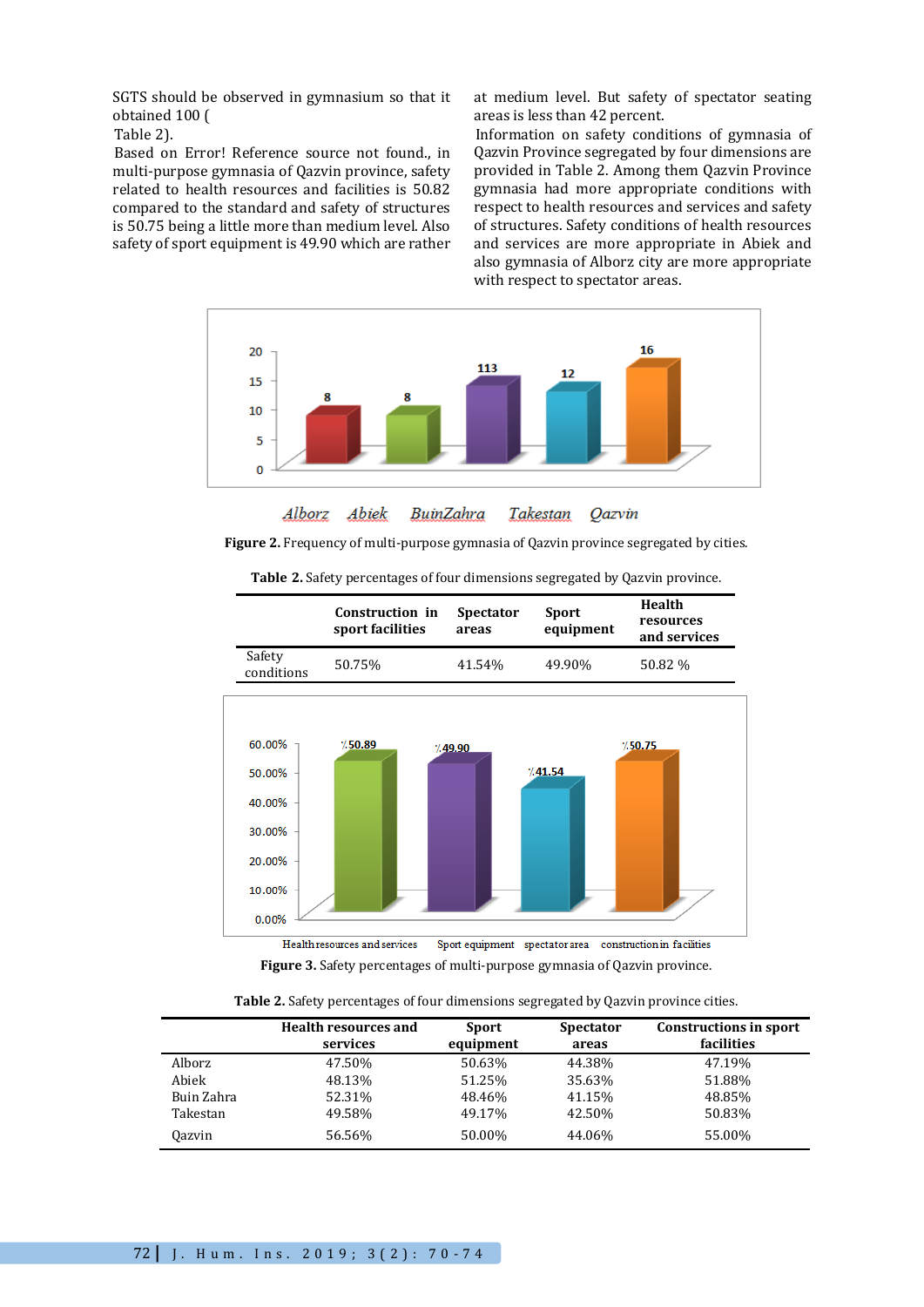Results showed that general safety conditions are at medium level in gymnasia of Qazvin Province for dimensions "health resources and services", "sport [Table](#page-3-0) **3**, significance of Chi Square statistics for Yes-No answers are clearly seen. In descriptive terms, equipment" and "construction in sport facilities" but they are not appropriate related to "spectator areas". I[n](#page-3-0) 

<span id="page-3-0"></span>also the gap between safety dimensions and national standards are seen in [Figure](#page-3-1) **1**.

| <b>Table 3.</b> Chi Squared test for comparison of safety conditions in gymnasia. |                 |                 |                                             |  |
|-----------------------------------------------------------------------------------|-----------------|-----------------|---------------------------------------------|--|
| <b>Health resources</b><br>and services                                           | Sport equipment | Spectator areas | <b>Constructions in</b><br>sport facilities |  |

|                   | and services |       | oport equipment |       | <b>SPECIALUI AL CAS</b> |       | sport facilities |       |
|-------------------|--------------|-------|-----------------|-------|-------------------------|-------|------------------|-------|
|                   | mean         | Sig.  | mean            | Sig.  | mean                    | Sig.  | mean             | Sig.  |
| <b>Alborz</b>     | 47.50        | 0.072 | 50.63           | 0.054 | 44.38                   | 0.094 | 47.19            | 0.074 |
| Abiek             | 48.13        | 0.068 | 51.25           | 0.050 | 35.63                   | 0.169 | 51.88            | 0.047 |
| <b>Buin Zahra</b> | 52.31        | 0.045 | 48.46           | 0.066 | 41.15                   | 0.119 | 48.85            | 0.064 |
| Takestan          | 49.58        | 0.060 | 49.17           | 0.062 | 42.50                   | 0.108 | 50.83            | 0.052 |
| <b>Oazvin</b>     | 56.56        | 0.026 | 50.00           | 0.057 | 44.06                   | 0.096 | 55.00            | 0.032 |
| Total             | 50.82        | 0.053 | 49.90           | 0.058 | 41.54                   | 0.116 | 50.75            | 0.053 |



<span id="page-3-1"></span>Construction in facilities Spectator area Sport equipment Health services and resources **Figure 1.** Observance of Safety Standards in Gymnasia of

Qazvin Province.

Thus it is seen that for dimension "health resources and services", only Buin Zahra and Qazvin are at acceptable level compared to standards. For other cities, significance values are higher than error level and there is a significant difference between current situation and standards. With respect to sport equipment, significance values for all cities and also the whole Province are more than error level and there is a significant difference between current situation and standards. Also with respect to dimension "spectator areas" similar to "sport equipment" poor conditions are observed and there is a significant difference with standard and favorable conditions. Finally, with respect to dimension **"**constructions in sport facilities", technical standards and regulations have been observed in Abiek and Qazvin but in other cities and the whole province, standards adopted by Ministry of Sport and Youth have not been observed.

# **4. Discussion and Conclusion**

In order to study safety conditions of Qazvin Province gymnasia, standard checklist based on State Technical Standards for Gymnasia is used. According to the fact that this checklist is based on technical standards, its validity is confirmed by relevant experts. Required information on sport gymnasia are collected by author based on checklist extracted from standards of Qazvin Province General Administration of Sport and Youth. In order to present information, descriptive statistics in the form of tables and figures are used and in order to

compare it to national standard Chi squared test is used. With respect to safety of spectator areas in Qazvin Province gymnasia, about 40 percent of technical standards related to spectator areas are observed and this difference is significant with confidence interval of 95 % based on Chi squared test. According to spectator rights, spectator areas should be safe and without technical faults and if safety standards are not observed and spectators are injured because of this ignorance, gymnasium manager would be responsible for the incidence.

Results of research on safety of sport equipment being used in gymnasia of Qazvin Province showed that this equipment is not in good conditions with respect to safety considerations and only about 50 percent is consistent with standards. These results are consistent with those of Petridou et al (2005) and are not consistent with those of Marshall et al (2005). In Qazvin Province gymnasia about 51 percent of hygienic practices with respect to safety are observed and the difference with standard is significant using Chi Squared test. These findings are qualitatively consistent with Rahimi (2002) but cannot be compared quantitatively because instruments used in those studies are different with that used in present research because instrument used in present research is based on SGTS and is the first research which conducted in Iran based on these standards.

Results of present research showed that sport constructions in Qazvin Province are about 51 percent consistent with State Technical Standards and the difference is significant. Thus it observed that safety with respect to sport constructions is in poor conditions and these findings are consistent with some studies(Petridou et al., 2005; Elahi, 2004; Finch & Hennessy, 2000). But they are not consistent with findings of US National. According to results of previous and present studies it can be concluded that safety issues should be paid more attention in construction of gymnasia. One important task of managers and directors of gymnasia is to provide a safe place for users of them. Observing safety standards in construction of gymnasia, appropriate maintenance of